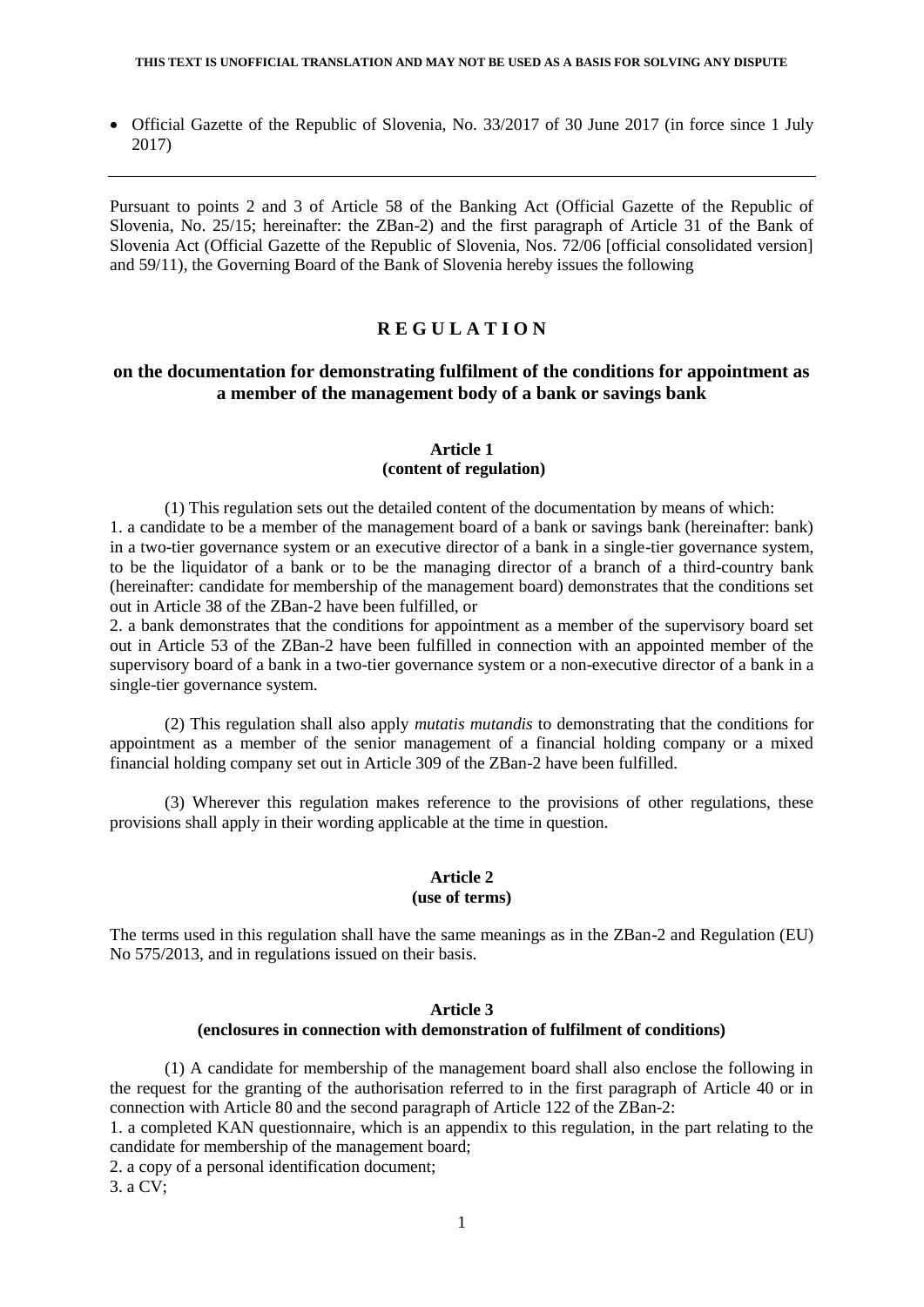4. copies of evidence of any professional qualifications obtained;

5. a copy of any employers' references;

6. an extract from the criminal records and evidence that the candidate has not been charged with a criminal offence prosecuted *ex officio* for which a prison sentence of one year or more may be imposed (condition set out in point 2 of the first paragraph of Article 38 of the ZBan-2) or other appropriate proof if such evidence does not exist;

7. the resolution by the supervisory board / general meeting on the appointment of the individual as member of the management board referred to in the third paragraph of Article 39 of the ZBan-2; and

8. an extract from the system for the exchange of information regarding client credit ratings (SISBON) or from another appropriate collection of personal data from abroad, if the latter exists.

(2) Within fifteen days of the appointment of a member of the management board, the bank shall submit the following to the Bank of Slovenia:

1. a completed BAN questionnaire, which is an appendix to this regulation;

2. the bank's assessment of the suitability of the candidate as a member of the management board.

(3) Within fifteen days of the appointment of a member of the supervisory board at the general meeting, the bank shall submit the following to the Bank of Slovenia:

1. a KAN questionnaire, which is an appendix to this regulation, in the part relating to an appointed member of the supervisory board, completed by the member in question;

2. a completed BAN questionnaire, which is an appendix to this regulation;

3. a copy of a personal identification document of the member of the supervisory board;

4. the CV of the member of the supervisory board;

5. copies of evidence of any professional qualifications obtained by the member of the supervisory board;

6. a copy of any employers' references;

7. an extract from the criminal records and evidence that the candidate has not been charged with a criminal offence prosecuted *ex officio* for which a prison sentence of one year or more may be imposed (condition set out in point 2 of the first paragraph of Article 53 of the ZBan-2) or other appropriate proof if such evidence does not exist;

8. the resolution by the bank's general meeting on the appointment of the member of the supervisory board;

9. an extract from the system for the exchange of information regarding client credit ratings (SISBON) or from another appropriate collection of personal data from the rest of the world, if the latter exists; 10. the bank's assessment of the suitability of the member of the supervisory board.

# **Article 4 (cessation of validity)**

(1) On the day that this regulation enters into force, the Regulation on the documentation for demonstrating fulfilment of the conditions for appointment as a member of the governing body of a bank or savings bank (Official Gazette of the Republic of Slovenia, No. 49/16) shall cease to be in force.

(2) This regulation shall not apply to procedures commenced prior to the entry into force of this regulation.

### **Article 5 (entry into force)**

This regulation shall enter into force on the day after its publication in the Official Gazette of the Republic of Slovenia.